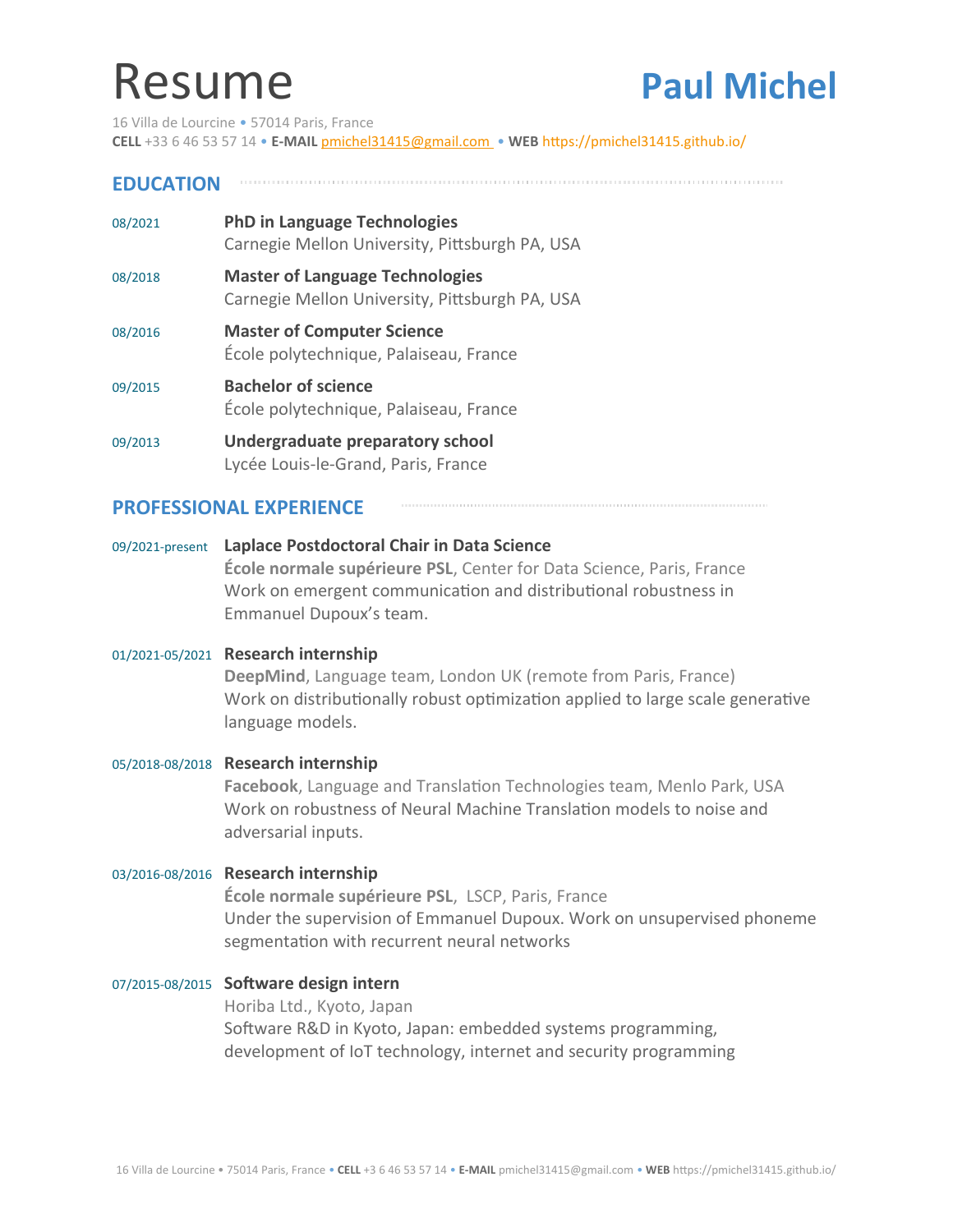| <b>PUBLICATIONS</b> |                                                                                                                                                                                                                                                                                                                                              |  |
|---------------------|----------------------------------------------------------------------------------------------------------------------------------------------------------------------------------------------------------------------------------------------------------------------------------------------------------------------------------------------|--|
| 2021                | <b>Balancing Average and Worst-case Accuracy in Multitask Learning</b><br>Preprint, under review<br>Paul Michel, Sebastian Ruder, Dani Yogatama<br>https://arxiv.org/pdf/2110.05838                                                                                                                                                          |  |
| 2021                | Should We Be Pre-training? An Argument for End-task Aware Training as an<br><b>Alternative</b><br>Preprint, under review<br>Lucio M Dery, Paul Michel, Ameet Talwalkar, Graham Neubig<br>https://arxiv.org/pdf/2109.07437                                                                                                                    |  |
| 2021                | Learning Neural Models for Natural Language Processing in the Face of<br><b>Distributional Shift</b><br><b>PhD Dissertation</b><br><b>Paul Michel</b><br>https://arxiv.org/pdf/2109.01558                                                                                                                                                    |  |
| 2021                | <b>Examining and Combating Spurious Features under Distribution Shift</b><br>Proceedings of ICML 2021<br>Chunting Zhou, Xuezhe Ma, Paul Michel, Graham Neubig<br>https://arxiv.org/pdf/2106.07171                                                                                                                                            |  |
| 2021                | Modeling the Second Player in Distributionally Robust Optimization<br>Proceedings of ICLR 2021<br>Paul Michel, Tatsunori Hashimoto, Graham Neubig<br>https://openreview.net/pdf?id=ZDnzZrTqU9N                                                                                                                                               |  |
| 2020                | Findings of the WMT 2020 Shared Task on Machine Translation Robustness<br>Proceedings of WMT 2020<br>Lucia Specia, Zhenhao Li, Juan Pino, Vishrav Chaudhary, Francisco Guzmán, Graham<br>Neubig, Nadir Durrani, Yonatan Belinkov, Philipp Koehn, Hassan Sajjad, Paul Michel,<br>Xian Li<br>https://www.aclweb.org/anthology/2020.wmt-1.4.pdf |  |
| 2020                | <b>Regularizing Trajectories to Mitigate Catastrophic Forgetting</b><br>Preprint<br>Paul Michel, Elisabeth Salesky, Graham Neubig<br>http://www.cs.cmu.edu/~pmichel1/pubs/assets/conatural gradient.pdf                                                                                                                                      |  |
| 2020                | <b>Optimizing Data Usage via Differentiable Rewards</b><br>Proceedings of ICML 2020<br>Xinyi Wang, Hieu Pham, Paul Michel, Antonios Anastasopoulos, Graham Neubig, Jaime<br>Carbonell<br>https://arxiv.org/pdf/1911.10088                                                                                                                    |  |
| 2020                | <b>Weight Poisoning Attacks on Pre-trained Models</b><br>Proceedings of ACL 2020<br>Keita Kurita, Paul Michel, Graham Neubig<br>https://arxiv.org/pdf/2004.06660                                                                                                                                                                             |  |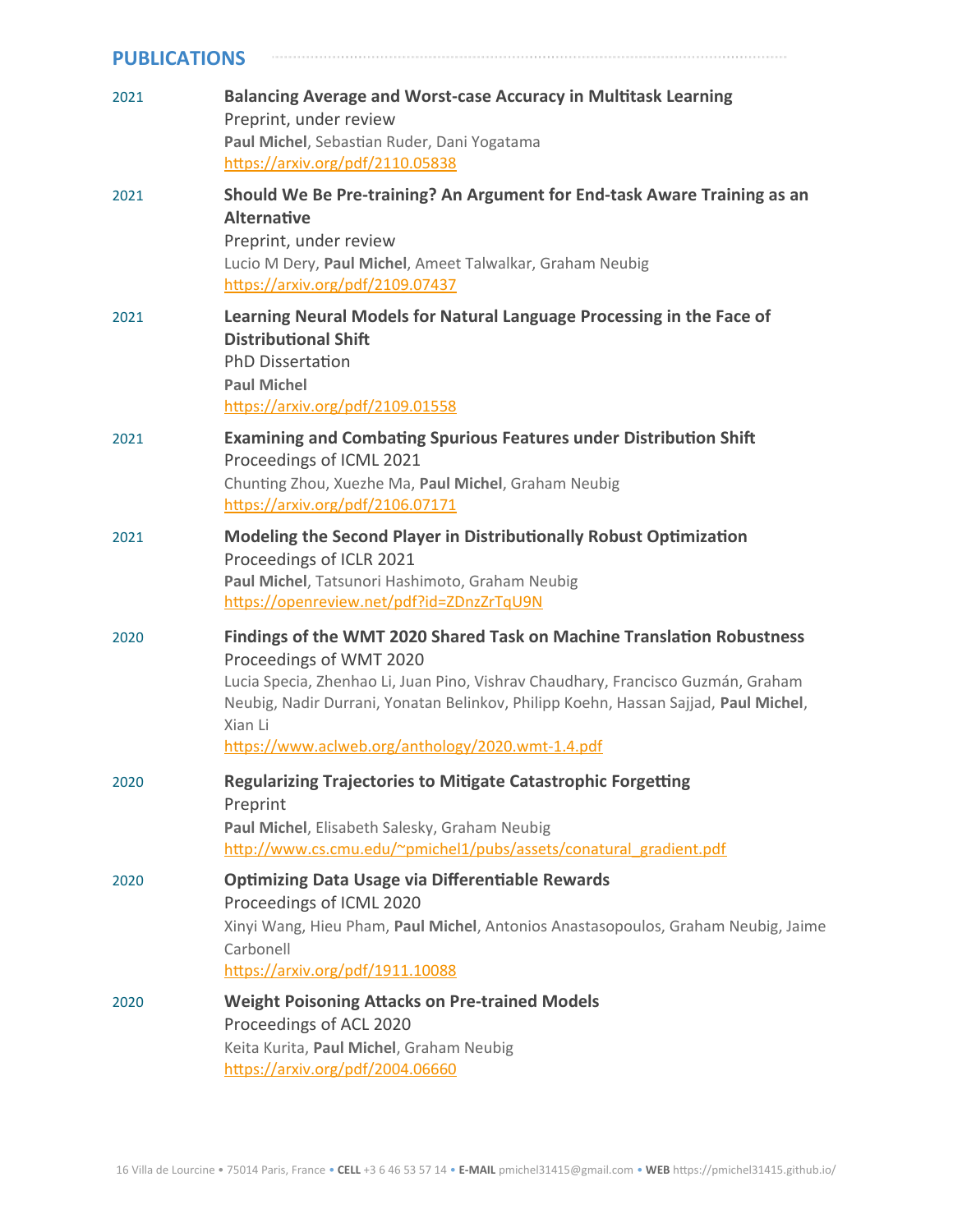| 2019 | Are Sixteen Heads Really Better than One?<br>Proceedings of NeurlPS 2019<br>Paul Michel, Omer Levy, Graham Neubig<br>https://arxiv.org/pdf/1905.10650                                                                                                                                                                                                                                                                                                                                   |
|------|-----------------------------------------------------------------------------------------------------------------------------------------------------------------------------------------------------------------------------------------------------------------------------------------------------------------------------------------------------------------------------------------------------------------------------------------------------------------------------------------|
| 2019 | <b>Findings of the First Shared Task on Machine Translation Robustness</b><br>Proceedings of WMT 2019<br>Xian Li, Paul Michel, Antonios Anastasopoulos, Yonatan Belinkov, Nadir Durrani, Orhan<br>Firat, Philipp Koehn, Graham Neubig, Juan Pino, Hassan Sajjad<br>https://arxiv.org/pdf/1906.11943                                                                                                                                                                                     |
| 2019 | compare-mt: A Tool for Holistic Comparison of Language Generation Systems<br>Proceedings of NAACL 2019, Demo Paper<br>Graham Neubig, Zi-Yi Dou, Junjie Hu, Paul Michel, Danish Pruthi, Xinyi Wang<br>https://arxiv.org/pdf/1903.07926                                                                                                                                                                                                                                                   |
| 2019 | On Evaluation of Adversarial Perturbations for Sequence-to-Sequence Models<br>Proceedings of NAACL 2019, Long Paper<br>Paul Michel, Xian Li, Graham Neubig, Juan Miguel Pino<br>https://arxiv.org/pdf/1903.06620                                                                                                                                                                                                                                                                        |
| 2018 | <b>MTNT: A Testbed for Machine Translation of Noisy Text</b><br>Proceedings of EMNLP 2018, Long Paper<br>Paul Michel, Graham Neubig<br>https://arxiv.org/pdf/1809.00388                                                                                                                                                                                                                                                                                                                 |
| 2018 | <b>Extreme Adaptation for Personalized Neural Machine Translation</b><br>Proceedings of ACL 2018, Short Paper<br>Paul Michel, Graham Neubig<br>https://arxiv.org/pdf/1805.01817                                                                                                                                                                                                                                                                                                         |
| 2017 | <b>DyNet: The Dynamic Neural Network Toolkit</b><br>Arxiv preprint<br>Graham Neubig, Chris Dyer, Yoav Goldberg, Austin Matthews, Waleed Ammar, Antonios<br>Anastasopoulos, Miguel Ballesteros, David Chiang, Daniel Clothiaux, Trevor Cohn, Kevin<br>Duh, Manaal Faruqui, Cynthia Gan, Dan Garrette, Yangfeng Ji, Lingpeng Kong, Adhiguna<br>Kuncoro, Gaurav Kumar, Chaitanya Malaviya, Paul Michel, Yusuke Oda, Matthew<br>Richardson, Naomi Saphra, Swabha Swayamdipta, Pengcheng Yin |
|      | https://arxiv.org/pdf/1701.03980                                                                                                                                                                                                                                                                                                                                                                                                                                                        |
| 2017 | Blind phoneme segmentation with temporal prediction errors<br>Proceedings of ACL 2017, Student Research Workshop<br>Paul Michel, Okko Räsänen, Roland Thiolliere, Emmanuel Dupoux<br>https://arxiv.org/pdf/1608.00508                                                                                                                                                                                                                                                                   |